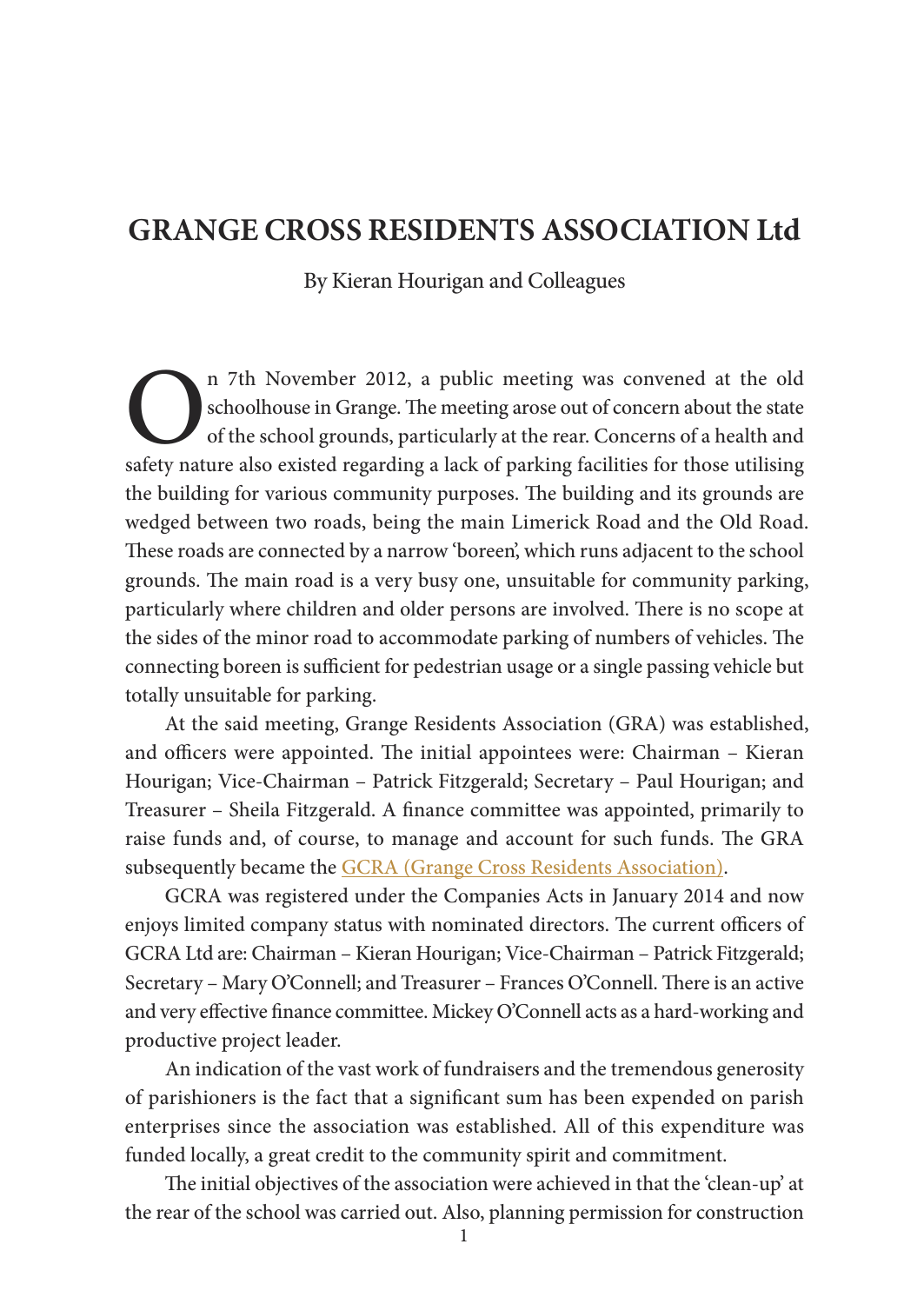of a car park to accommodate in the order of twenty-fve vehicles on school grounds, together with an entrance, was sought and received from Limerick City and County Council. The approved works were carried out, including ducting to facilitate car-park lighting in due course.

GCRALtd held discussions with Limerick City and County Council, owner of the property, regarding necessary improvements to the building and commissioned professional analyses and reports that were shared with the local authority. The combination of a building fit for purpose, when works are carried out, and the adjacent car parkingwill provide a fantastic community facility for all the people of the parish, permitting various existing associations and groups as well as others that may be established into the future, to carry on their activities and recreational pursuits in a safe and comfortable environment. Grange people look forward to that day. At the time of writing, the old school building is not accessible as the local authority has closed the building pending upgrading, which has commenced, and arrangements to be made regarding the future management of the facility are under consideration.

Apart from works at the old school, GCRA Ltd has undertaken improvements throughout the parish to make the locality tidier and more presentable. Over fve miles of roadsides have been improved, including grass-cutting, reducing overgrowth and the laying of gravel. Many parishioners and visitors to our locality have remarked with appreciation on the numerous flower tubs that are strategically located. All of these improvements point to a community that cares deeply about the physical appearance of its area and the impression that is conveyed to those who pass through.

We have been in discussion with Ballyhoura Community Development regarding some of the larger projects that feature in the GCRA fve-year plan. One of these projects includes signifcant improvements in the Grange Bridge area, including



GCRA Ltd Officers: *Back row L-R:* Martin O'Connor, Kieran Hourigan, Pat<br>Fitzgerald, Pat O'Connell, Tommy O'Connell*, Front:* Frances and Mary a $1$ W $a$ ys**.** O'Connell.

the installation of hanging flower and plant receptacles over the Camogue River. Travelling from the Limerick direction, this location provides the frst impression of our parish and the fnal one when going in the opposite direction; it is important for it to look well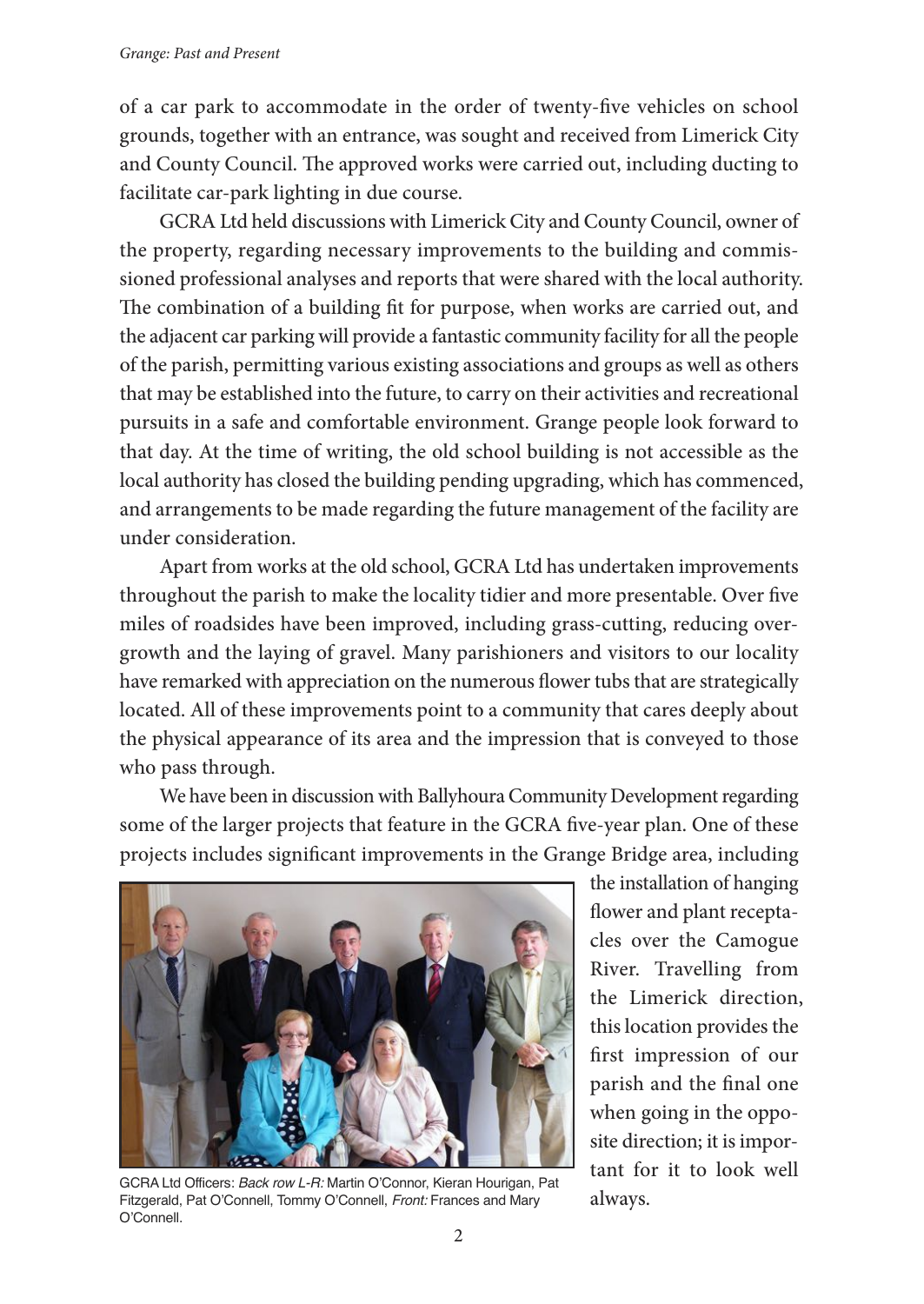Of course, the village of Lower Grange is steeped in family history as well as having significant associations with Ireland's fght for Independence. The murdered Mayor of Limerick, Seoirse Clancy, was born and raised in the village, and the Grange Ambush took place here. The ruins of the



GCRA Ltd Finance Committee: Back row L-R: Ann O'Connell, Miriam Gallagher (Book Committee), Frances O'Connell, Dolores Hourigan, Mary O'Connell. Front: Betty and Sheila O'Connell.

former great house, "The Grange", sit in abandonment over the river, looking forlorn and yet maintaining some of the building's original architectural grace, thus enhancing the attractiveness of the village. It is important to showcase this scenic village to the greatest extent possible.

We are also in discussion with Ballyhoura regarding assistance with further improvements in the area that lies between the Cross Roads at Upper Grange and the gated entrance to Lough Gur House.

We are at present considering an appropriate project to commemorate the centenary (2016) of the Easter Rising of 1916.

The vast amount of funds raised in our community is expended on materials. Labour is provided voluntarily by local men and women, often on Saturdays when up to twenty people may be seen out on project work. We are indebted to the many women who provide kind hospitality to the crews.

As parishioners, we are privileged to live in a locality endowed with natural beauty, an area steeped in history and containing archaeology of international importance. Close by to us all, at Grange Church, patriots who died for Irish Nationalism and Independence are interred. Our actions and our behaviour should never be such as would make those brave men less than proud of us. They gave up their lives so that we and those who will follow us could live free of oppression. We should routinely remind ourselves of this sobering fact.

We have every reason to be proud of our environment and our history and to look forward with high expectation. It is incumbent upon us all to work together as a community, during good and challenging times, appreciating and protecting our legacy, and striving collectively to enhance life for each other in every possible way through collaborative participation and co-operation.